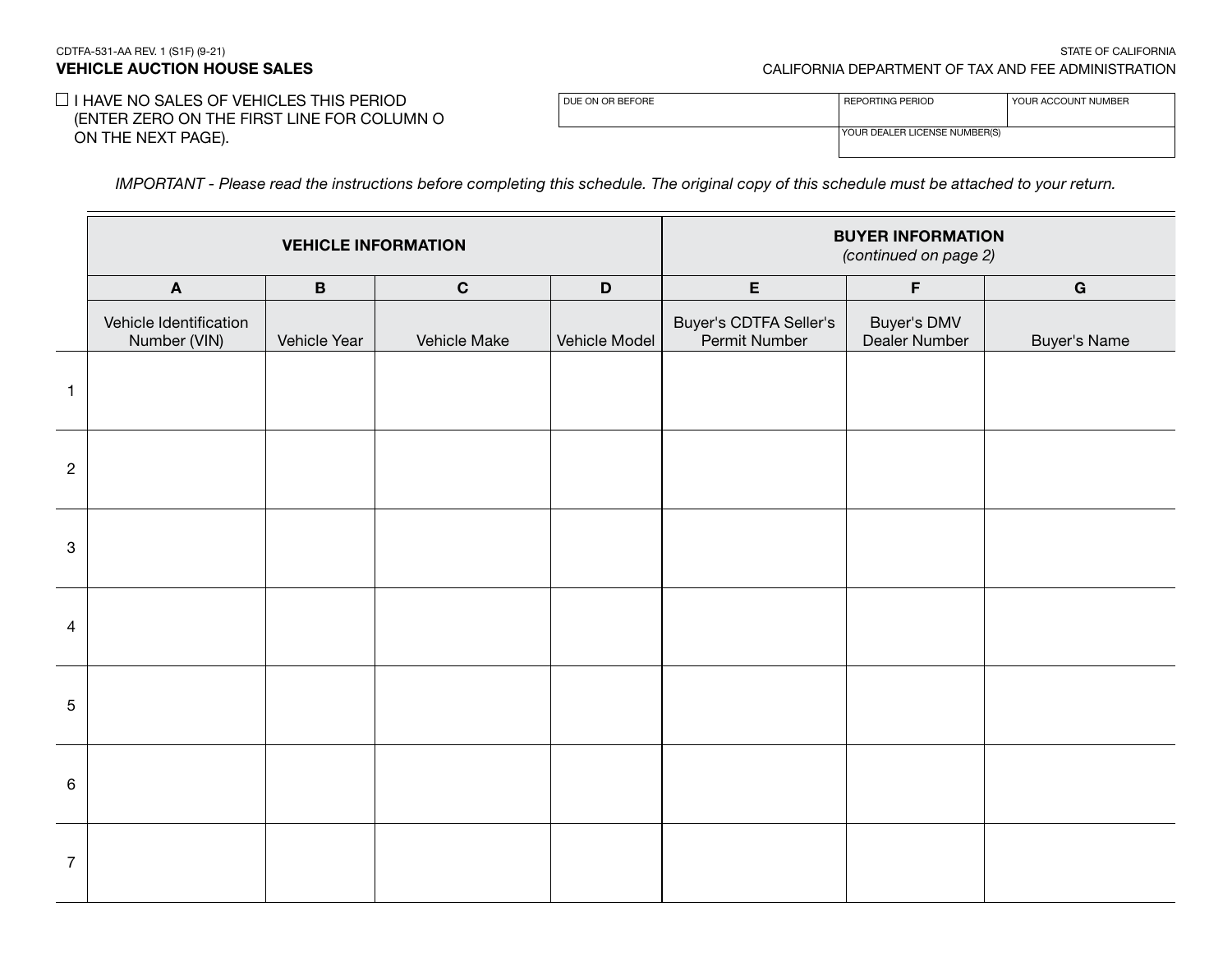CDTFA-531-AA REV. 1 (S1B) (9-21)

| DUE ON | REI<br>. ORTING PET<br>:RIUL | 'T NUMBER<br>YOUF<br>3 ACCOUNT | <b>F NUMBER(S.</b><br>$\sim$<br>ICENSE<br>I E A E H |  |  |
|--------|------------------------------|--------------------------------|-----------------------------------------------------|--|--|
|        |                              |                                |                                                     |  |  |

|                |                                           | <b>BUYER INFORMATION</b> (continued from page 1) |                     |                  | <b>ADDITIONAL INFORMATION</b> |                                              |                            |                      |
|----------------|-------------------------------------------|--------------------------------------------------|---------------------|------------------|-------------------------------|----------------------------------------------|----------------------------|----------------------|
|                | $\boldsymbol{\mathsf{H}}$                 | I                                                | $\mathsf J$         | $\mathsf K$      | L                             | $\boldsymbol{\mathsf{M}}$                    | $\boldsymbol{\mathsf{N}}$  | $\mathbf O$          |
|                | Buyer's Doing<br><b>Business As (DBA)</b> | <b>Buyer's Street</b>                            | <b>Buyer's City</b> | Buyer's<br>State | Buyer's ZIP Code              | Selling Date<br>(example: YYYY-<br>$M-M-DD)$ | Out-of-<br>State<br>Dealer | <b>Selling Price</b> |
| $\mathbf{1}$   |                                           |                                                  |                     |                  |                               |                                              |                            |                      |
| $\overline{c}$ |                                           |                                                  |                     |                  |                               |                                              |                            |                      |
| $\mathbf{3}$   |                                           |                                                  |                     |                  |                               |                                              |                            |                      |
| 4              |                                           |                                                  |                     |                  |                               |                                              |                            |                      |
| 5              |                                           |                                                  |                     |                  |                               |                                              |                            |                      |
| 6              |                                           |                                                  |                     |                  |                               |                                              |                            |                      |
| $\overline{7}$ |                                           |                                                  |                     |                  |                               |                                              |                            |                      |

TOTAL VEHICLE AUCTION HOUSE SALES *(Add amounts in column O on this page)*